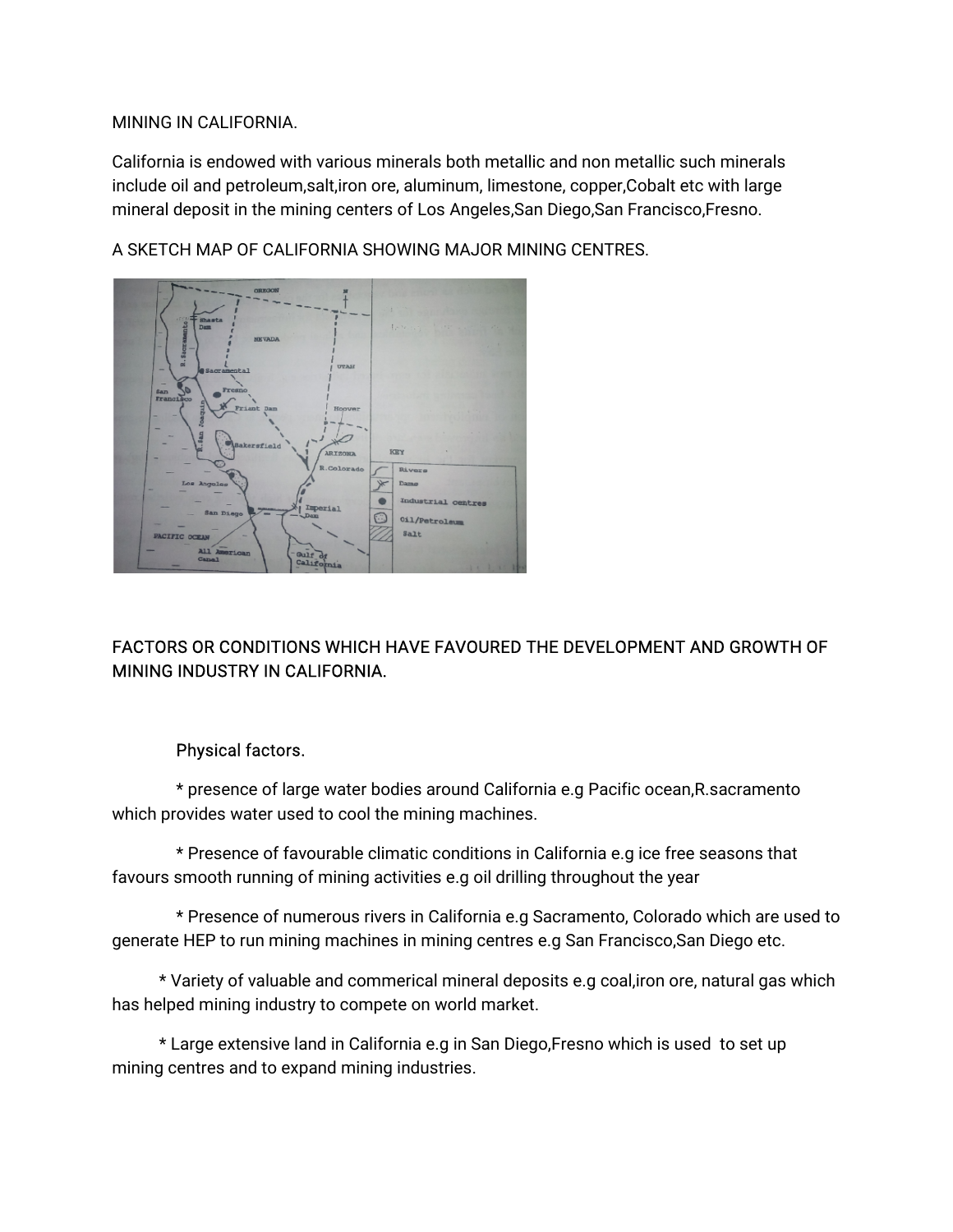\* Presence of minerals near the Earth's surface in California which make it easy and cheap to be extracted. Eg using of open cast method.

#### Human factors.

\* Skilled labour in California e.g mineral surveyors,drivers, mine managers who have helped to do work in mining industries.

\* Sufficient capital in California e.g from government and investors which has been used to pay workers, taxes and buying machines used in extraction of minerals in mining industries.

\* Efficient and reliable transport networks in California e.g railway lines, roads which are used to connect mining centres e.g San Diego, Fresno,San Francisco to market areas.

\* Favourable and supportive government policy in California e.g tax holiday, issuing of mining license to companies which have helped to attract investors and market to mining industry.

\* Presence of wide and ready market in California e.g domestic and international levels eg Europe, Asia which has helped to buy mineral products.

\* Advanced and modern technology in California e.g pipe line systems, exavator which have simplified work and production in mining industry.

\* Sufficient power supply in California e.g HEP generated from rivers like r.sacramento, Colorado which is used to run machines in mining industries.

\* Intensive mineral research in California e.g on market control, extraction control which has helped to improve on quality of mineral production.

\* Political stability in California e.g police that keep law and order which has attracted investors and market to mining industries.

\* Presence of many mining industries in California eg in San Diego, Fresno which help to process mineral deposits into quality products.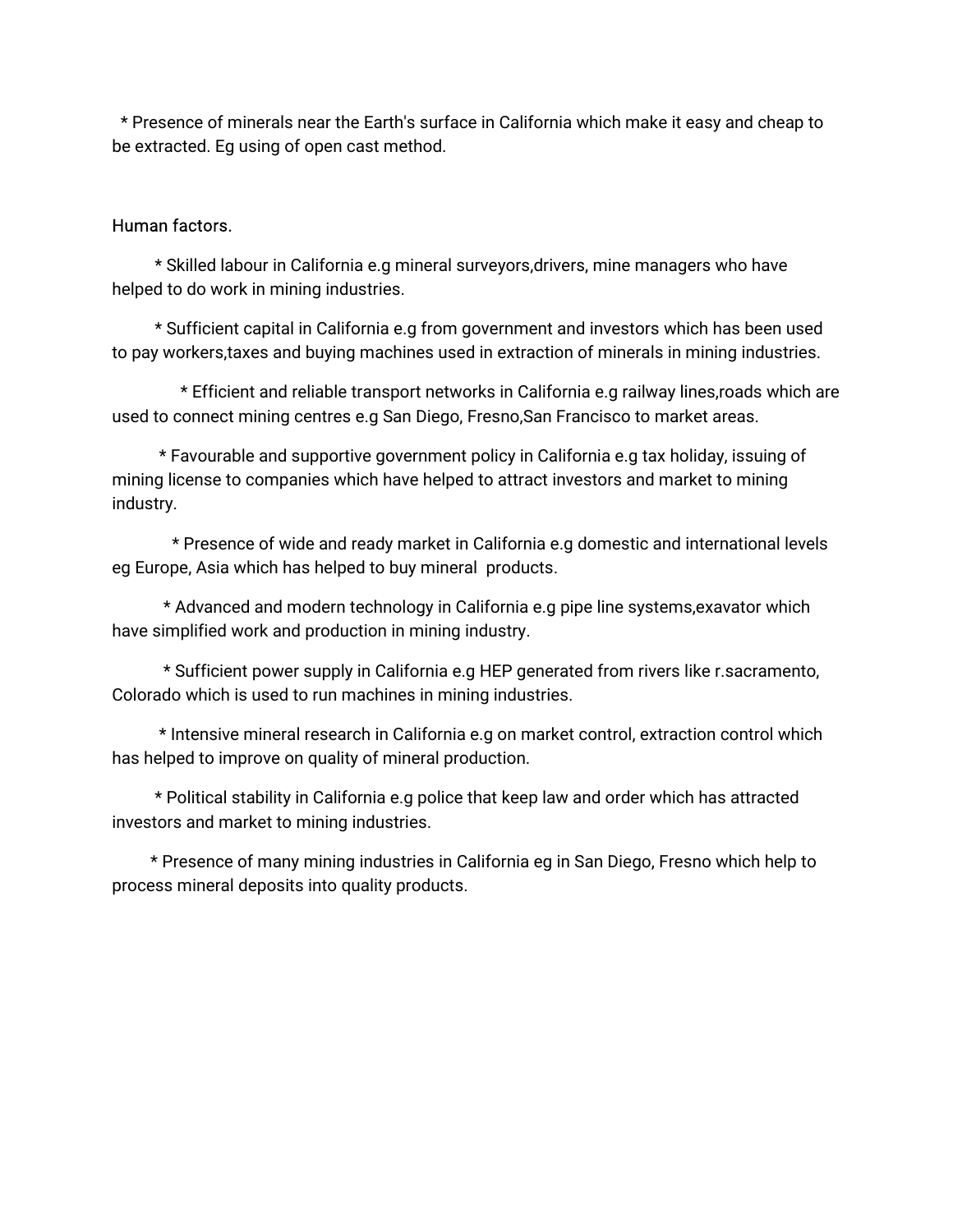### CONTRIBUTIONS/IMPORTANCE/BENEFITS OF THE MINING TO THE DEVELOPMENT OF CALIFORNIA.

\* It has provided employment opportunities to the people of California e.g mineral suryvers, Managers, drivers which has earned them income.

\* Mining has provided raw materials to industries e.g mineral processing industries e.g iron and steel industries which has been used to manufacture other products e.g metals.

\* It has generated revenue to the government of California which has been used to development infrastructures like roads, schools and hospitals.

\* Mining industry has promoted infrastructural developments in California e.g school roads which have improved standards of living in California.

\* It promoted diversification of the economy in California e.g setting up of mining centres national wide which has reduced on over depending on few sectors in California.

\*Mining sector has promoted urbanisation in California e.g through infrastructural developments like roads this has led to development in the countrylike in San Diego,San Francisco.

\* It has promoted foreign exchange and currency in California e.g with Europe, Asia which has helped to settle international debts and infrastructural developments.

\* Mining industry has promoted international relations between California with others like Europe Asia which has helped to promote peace and unity in the region.

\* It has provided market to others sectors in California e.g engineering industry which has helped others sectors earn income for development.

\* Mining industry has promoted the development of others sectors within the economy in British Columbia e.g tourism which has encouraged development in California.

\*Ithaspromotededucationandresearche.gUniversitiesandcollegesinCaliforniawhich has helped students to acquire knowledge and skills about mining Field.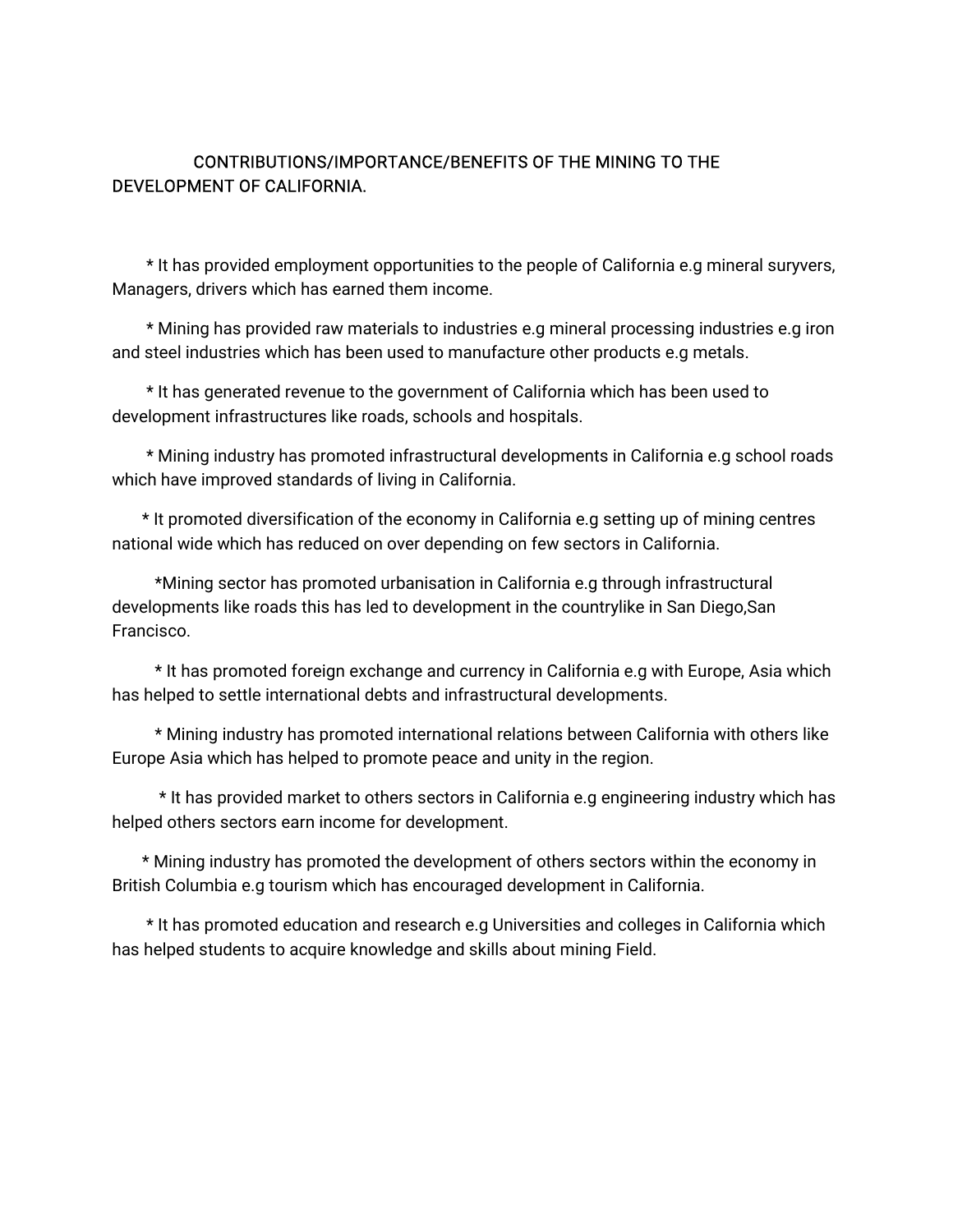#### PROBLEMS AND CHALLENGES FACED BY THE MINING SECTOR IN CALIFORNIA.

\*Exhaustionofsomevaluablemineraldepositse.gironorewhichleadstotheir extinction

\*Unfavorable climatic conditions e.g winter which interrupts mining activities hence limiting production.

\* Competition from other countries dealing in mineral products e.g Europe Asia which leads mining sector to losses and limits production.

\* High costs of transport in California e.g oil pipe lines which is expensive to construct and maintain hence high spending of mining companies.

\* Limited skilled labour in mining sector this has made work and production difficult in California's mining sector.

\*Unsupportivegovernmentpolicye.ghightaxationinCaliforniawhichhasdiscouraged investors and market to mining sector.

\* Occurrence of accidents while carrying out mining activities in California which has caused injuries and death hence discouraging production.

\* Political instability especially from strikes among miners discourage investors and market.

\* Labour migration to other sectors e.g fishing which has slowed and discouraged the mining activities.

\* Low levels of technology e.g duplicated machinery which make work and production difficult in mining sector.

\* Competition within the economy with other sectors e.g fishing which leads to underfunding of mining sector by the government and labor migration hence limiting production.

### WAYS OF IMPROVING OR SOLUTIONS TO THE PROBLEMS FACED BY FORESTRY SECTOR IN CALIFORNIA.

\*Mechanisation such as use of machines should be used to solve the problem of shortage of skilled labour.

\*Use of protective equipments like helmets,coloured clothes to minimize the occurrence of accidents on waters.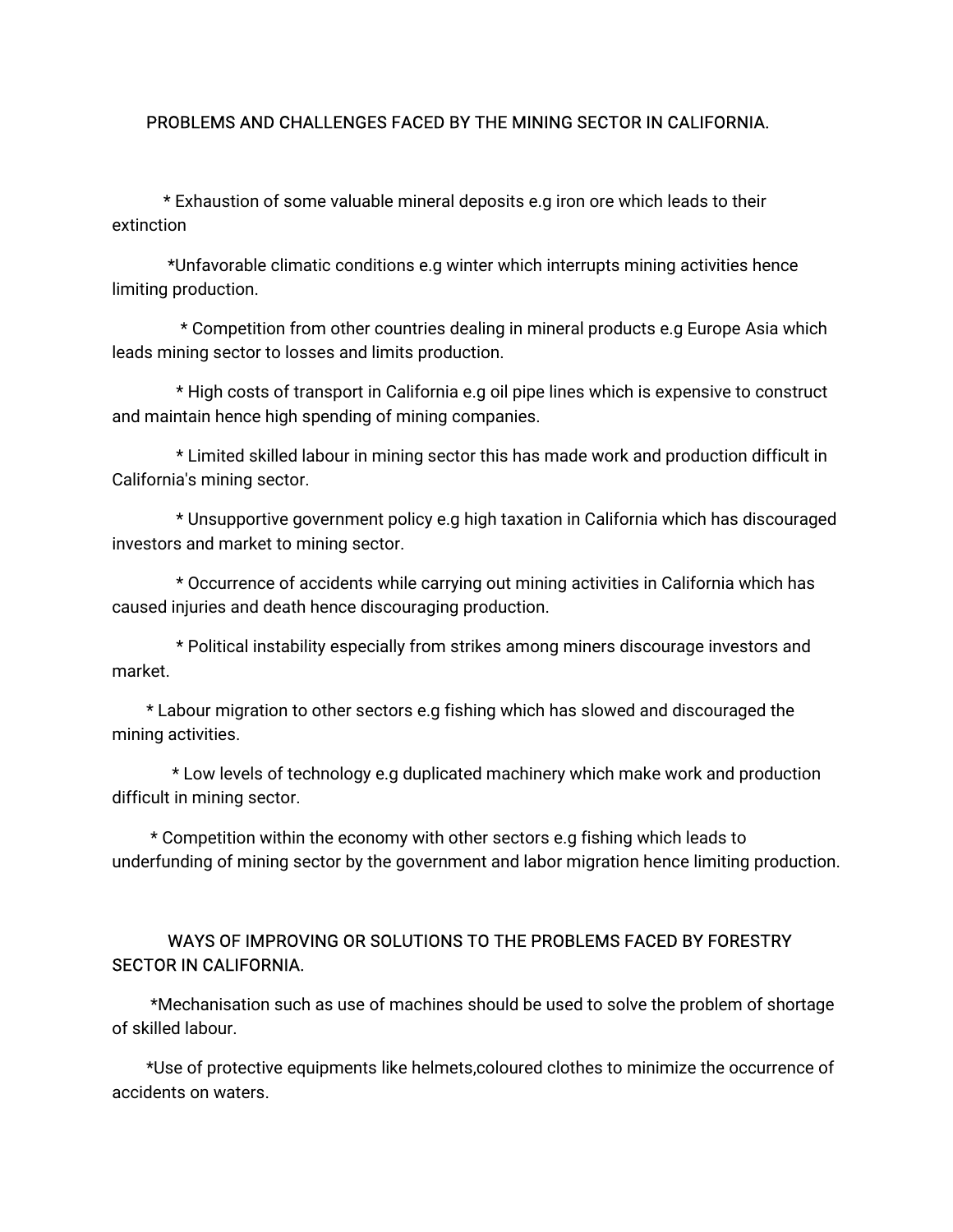\*Use of other sources of energy e.g solar HEP to solve the problem of over production and mineral exhaustion.

\*Construction of modern transport networks to easy the transportation of mineral products to market centres e.g pipe lines.

\*Modern advertisements to compete on the world market with other countries.

\*Use of advanced technology to solve the problem of low levels of technology.

\*Intensive research on mineral issues to improve on the quality of production and getting of market.

\* Improvement on workers conditions in mining to solve the problem of labor migration.

## PROBLEM RESULTING OR CAUSED BY THE MINING SECTOR TO THE HUMAN AND PHYSICAL ENVIRONMENT IN BRITISH COLUMBIA.

### Problems on the Human environment.

 $\checkmark$  Accidents occurrence during extraction of minerals leading to injuries and loss of lives.

✓Labour migration in other sectors leading to labor shortage in other sectors eg fishing.

 $\checkmark$  rural urban migration which leads to over population in the mining towns.

✓ Displacement of people leading to creation of unplanned settlements eg slums.

 $\checkmark$  Regional imbalance in the country which leaves mining towns more developed than other town without minerals.

- $\checkmark$  urban related problems like prostitution which increase high crime rates in mining towns.
- $\checkmark$  profit repatriation by foreigners which leaves the country underdeveloped.

#### Problems on the Physical environment.

✔ Pollution by mining industries in form of air,water, sound and land pollution which cause diseases to the living organisms in the environment.

 $\angle$  Exhaustion of mineral deposits due to over production.

 $\checkmark$  Destruction of natural vegetation that leads to increased soil erosion, global warming.